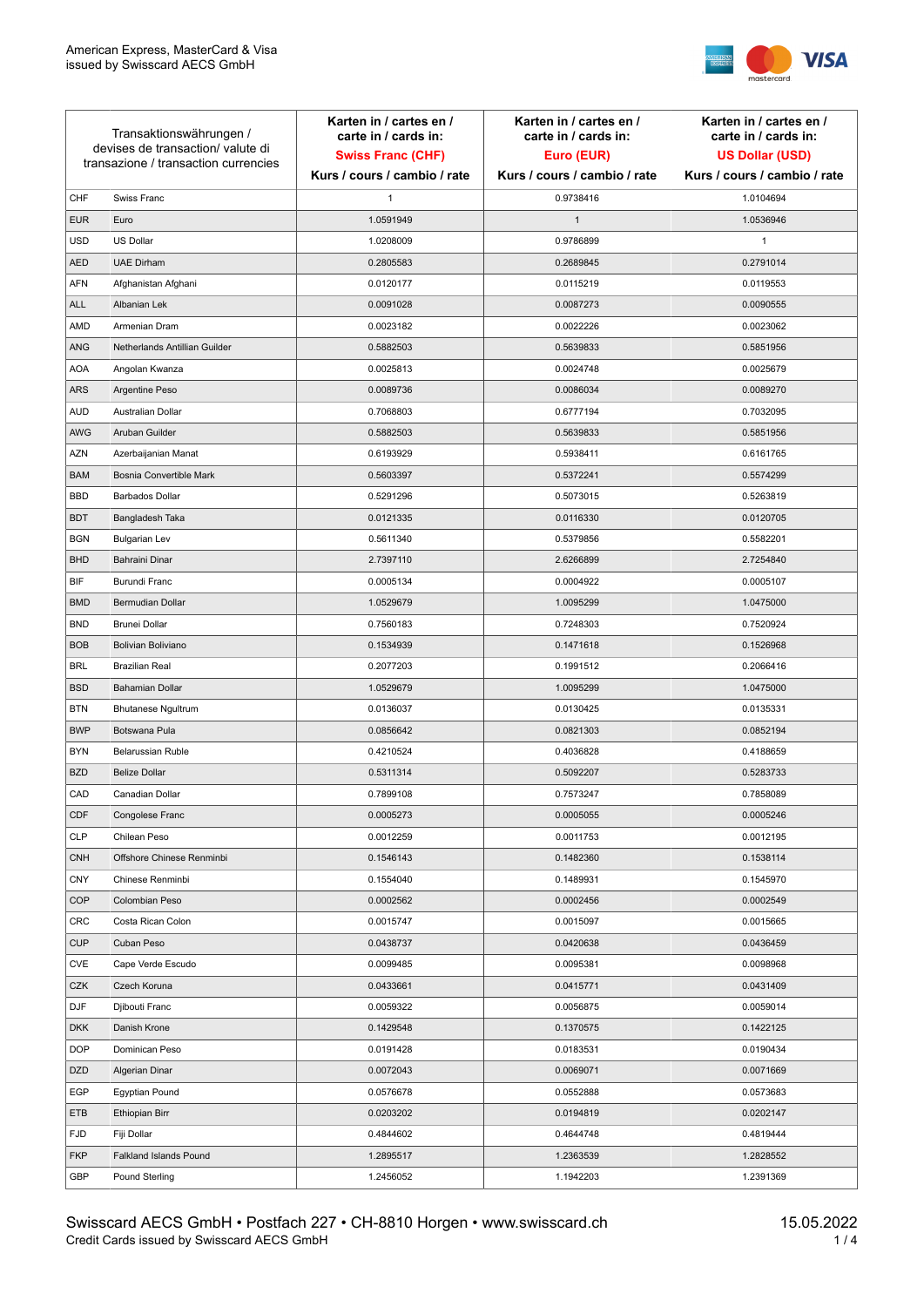

| Transaktionswährungen /<br>devises de transaction/ valute di<br>transazione / transaction currencies |                        | Karten in / cartes en /<br>carte in / cards in: | Karten in / cartes en /<br>carte in / cards in: | Karten in / cartes en /<br>carte in / cards in: |
|------------------------------------------------------------------------------------------------------|------------------------|-------------------------------------------------|-------------------------------------------------|-------------------------------------------------|
|                                                                                                      |                        | <b>Swiss Franc (CHF)</b>                        | Euro (EUR)                                      | <b>US Dollar (USD)</b>                          |
|                                                                                                      |                        | Kurs / cours / cambio / rate                    | Kurs / cours / cambio / rate                    | Kurs / cours / cambio / rate                    |
| <b>GEL</b>                                                                                           | Georgia Lari           | 0.3533449                                       | 0.3387684                                       | 0.3515100                                       |
| <b>GHS</b>                                                                                           | Ghana Cedi             | 0.1480072                                       | 0.1419015                                       | 0.1472386                                       |
| GIP                                                                                                  | Gibraltar Pound        | 1.2895517                                       | 1.2363539                                       | 1.2828552                                       |
| <b>GMD</b>                                                                                           | Gambia Dalasi          | 0.0218006                                       | 0.0209013                                       | 0.0216874                                       |
| <b>GNF</b>                                                                                           | Guinea Franc           | 0.0001223                                       | 0.0001173                                       | 0.0001217                                       |
| GTQ                                                                                                  | Guatemala Quetzal      | 0.1374627                                       | 0.1317920                                       | 0.1367489                                       |
| <b>GYD</b>                                                                                           | Guyana Dollar          | 0.0050400                                       | 0.0048321                                       | 0.0050138                                       |
| <b>HKD</b>                                                                                           | Hong Kong Dollar       | 0.1300464                                       | 0.1246816                                       | 0.1293711                                       |
| <b>HNL</b>                                                                                           | Honduras Lempira       | 0.0429465                                       | 0.0411748                                       | 0.0427235                                       |
| <b>HRK</b>                                                                                           | Croatian Kuna          | 0.1459310                                       | 0.1399109                                       | 0.1451732                                       |
| <b>HTG</b>                                                                                           | Haiti Gourde           | 0.0094127                                       | 0.0090244                                       | 0.0093638                                       |
| <b>HUF</b>                                                                                           | Forint                 | 0.0028032                                       | 0.0026876                                       | 0.0027886                                       |
| <b>IDR</b>                                                                                           | Indonesia Rupiah       | 0.0000722                                       | 0.0000692                                       | 0.0000718                                       |
| <b>ILS</b>                                                                                           | New Israeli Sheqel     | 0.3028890                                       | 0.2903939                                       | 0.3013161                                       |
| <b>INR</b>                                                                                           | Indian Rupee           | 0.0136171                                       | 0.0130554                                       | 0.0135464                                       |
| IQD                                                                                                  | Iraqi Dinar            | 0.0007212                                       | 0.0006914                                       | 0.0007175                                       |
| <b>ISK</b>                                                                                           | <b>Iceland Krona</b>   | 0.0078451                                       | 0.0075215                                       | 0.0078044                                       |
| JMD                                                                                                  | Jamaican Dollar        | 0.0067831                                       | 0.0065033                                       | 0.0067479                                       |
| <b>JOD</b>                                                                                           | Jordanian Dinar        | 1.4876743                                       | 1.4263034                                       | 1.4799490                                       |
| JPY                                                                                                  | Yen                    | 0.0079702                                       | 0.0076414                                       | 0.0079288                                       |
| KES                                                                                                  | Kenyan Shilling        | 0.0090695                                       | 0.0086954                                       | 0.0090224                                       |
| <b>KGS</b>                                                                                           | Kyrgyzstan Som         | 0.0126808                                       | 0.0121577                                       | 0.0126149                                       |
| <b>KHR</b>                                                                                           | Cambodia Riel          | 0.0002596                                       | 0.0002489                                       | 0.0002583                                       |
| <b>KMF</b>                                                                                           | Comoro Franc           | 0.0022212                                       | 0.0021296                                       | 0.0022097                                       |
| <b>KRW</b>                                                                                           | Korean Republic Won    | 0.0008221                                       | 0.0007882                                       | 0.0008178                                       |
| <b>KWD</b>                                                                                           | Kuwaiti Dinar          | 3.3609035                                       | 3.2222564                                       | 3.3434507                                       |
| <b>KYD</b>                                                                                           | Cayman Islands Dollar  | 1.2635620                                       | 1.2114364                                       | 1.2570005                                       |
| KZT                                                                                                  | Kazakhstan Tenge       | 0.0024413                                       | 0.0023406                                       | 0.0024286                                       |
| LAK                                                                                                  | Lao Republic Kip       | 0.0000820                                       | 0.0000786                                       | 0.0000816                                       |
| LBP                                                                                                  | Lebanese Pound         | 0.0000464                                       | 0.0000445                                       | 0.0000462                                       |
| <b>LKR</b>                                                                                           | Sri Lanka Rupee        | 0.0029287                                       | 0.0028079                                       | 0.0029135                                       |
| <b>LRD</b>                                                                                           | Liberian Dollar        | 0.0069607                                       | 0.0066736                                       | 0.0069246                                       |
| <b>LSL</b>                                                                                           | Lesotho Lothi          | 0.0653172                                       | 0.0626227                                       | 0.0649780                                       |
| LYD                                                                                                  | Libyan Dinar           | 0.2191030                                       | 0.2100644                                       | 0.2179652                                       |
| <b>MAD</b>                                                                                           | Moroccan Dirham        | 0.1017764                                       | 0.0975778                                       | 0.1012479                                       |
| MDL                                                                                                  | Moldovan Leu           | 0.0556136                                       | 0.0533194                                       | 0.0553248                                       |
| <b>MGA</b>                                                                                           | Malagasy Ariary        | 0.0002610                                       | 0.0002502                                       | 0.0002596                                       |
| <b>MKD</b>                                                                                           | Macedonia Denar        | 0.0177244                                       | 0.0169932                                       | 0.0176324                                       |
| MMK                                                                                                  | Myanmar Kyat           | 0.0005692                                       | 0.0005457                                       | 0.0005662                                       |
| MNT                                                                                                  | Mongolia Tugrik        | 0.0003376                                       | 0.0003237                                       | 0.0003358                                       |
| <b>MOP</b>                                                                                           | Macao Pataca           | 0.1302533                                       | 0.1248800                                       | 0.1295769                                       |
| <b>MRU</b>                                                                                           | Mauritanian Ouguiya    | 0.0289097                                       | 0.0277171                                       | 0.0287596                                       |
| MUR                                                                                                  | <b>Mauritius Rupee</b> | 0.0243947                                       | 0.0233883                                       | 0.0242680                                       |
| <b>MVR</b>                                                                                           | Maldives Rufiyaa       | 0.0682183                                       | 0.0654041                                       | 0.0678640                                       |
| <b>MWK</b>                                                                                           | Malawi Kwacha          | 0.0012924                                       | 0.0012391                                       | 0.0012857                                       |
| <b>MXN</b>                                                                                           | Mexican Peso           | 0.0523136                                       | 0.0501555                                       | 0.0520419                                       |
| <b>MYR</b>                                                                                           | Malaysian Ringgit      | 0.2398762                                       | 0.2299806                                       | 0.2386305                                       |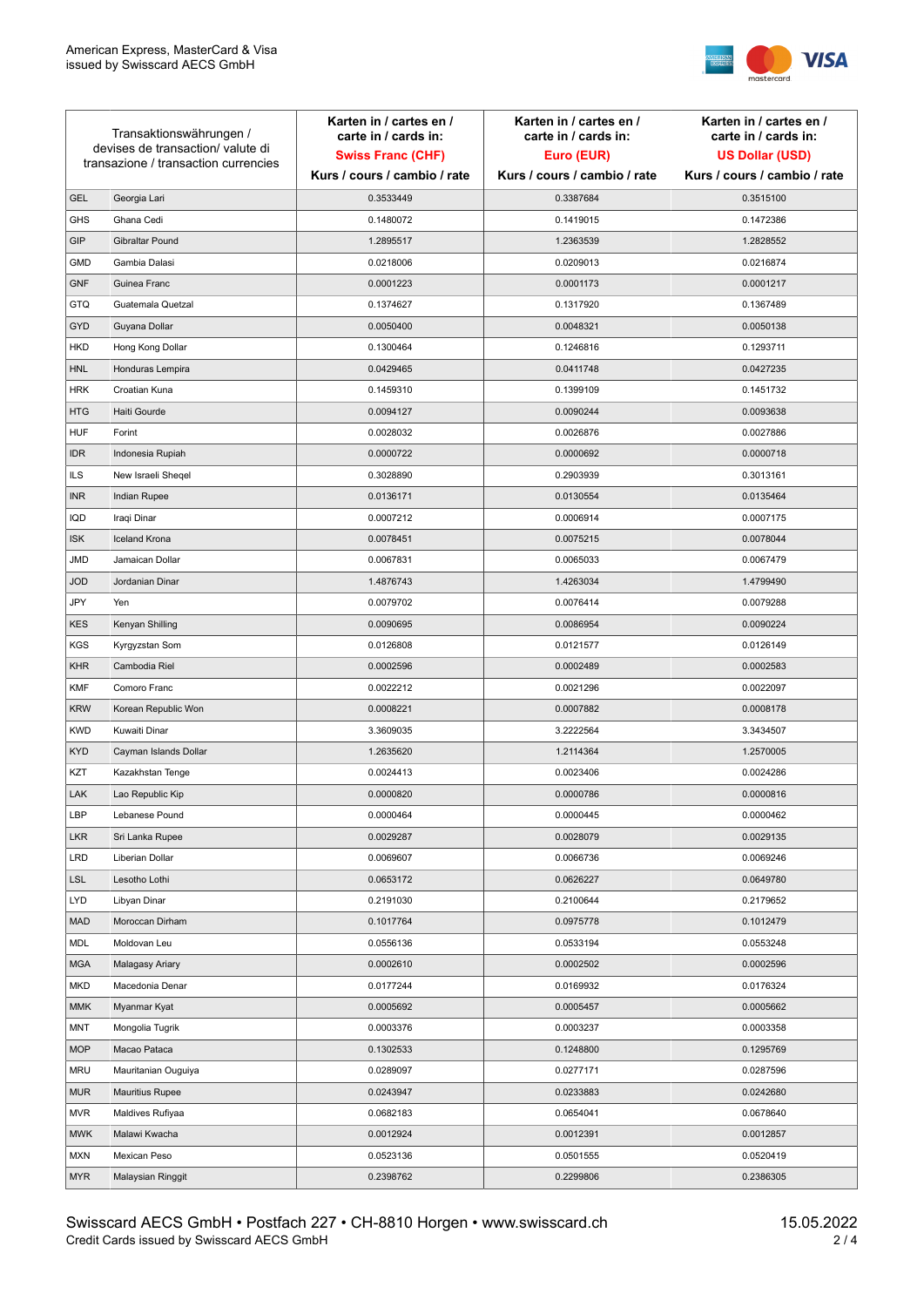

| Transaktionswährungen /<br>devises de transaction/valute di<br>transazione / transaction currencies |                             | Karten in / cartes en /<br>carte in / cards in:<br><b>Swiss Franc (CHF)</b> | Karten in / cartes en /<br>carte in / cards in:<br>Euro (EUR) | Karten in / cartes en /<br>carte in / cards in:<br><b>US Dollar (USD)</b> |
|-----------------------------------------------------------------------------------------------------|-----------------------------|-----------------------------------------------------------------------------|---------------------------------------------------------------|---------------------------------------------------------------------------|
|                                                                                                     |                             | Kurs / cours / cambio / rate                                                | Kurs / cours / cambio / rate                                  | Kurs / cours / cambio / rate                                              |
| <b>MZN</b>                                                                                          | Mozambique Metical          | 0.0164549                                                                   | 0.0157761                                                     | 0.0163695                                                                 |
| <b>NAD</b>                                                                                          | Namibia Dollar              | 0.0651992                                                                   | 0.0625095                                                     | 0.0648606                                                                 |
| <b>NGN</b>                                                                                          | Nigeria Naira               | 0.0025297                                                                   | 0.0024253                                                     | 0.0025166                                                                 |
| <b>NIO</b>                                                                                          | Nicaragua Cordoba Oro       | 0.0295694                                                                   | 0.0283496                                                     | 0.0294158                                                                 |
| <b>NOK</b>                                                                                          | Norwegian Krone             | 0.1044450                                                                   | 0.1001363                                                     | 0.1039026                                                                 |
| <b>NPR</b>                                                                                          | Nepalese Rupee              | 0.0085107                                                                   | 0.0081596                                                     | 0.0084665                                                                 |
| <b>NZD</b>                                                                                          | New Zealand Dollar          | 0.6398686                                                                   | 0.6134722                                                     | 0.6365458                                                                 |
| <b>OMR</b>                                                                                          | Oman Rial                   | 2.6784613                                                                   | 2.5679669                                                     | 2.6645523                                                                 |
| PAB                                                                                                 | Panamanian Balboa           | 1.0529679                                                                   | 1.0095299                                                     | 1.0475000                                                                 |
| PEN                                                                                                 | Peru Sol                    | 0.2807372                                                                   | 0.2691560                                                     | 0.2792794                                                                 |
| <b>PGK</b>                                                                                          | Papua New Guinea Kina       | 0.2990429                                                                   | 0.2867065                                                     | 0.2974900                                                                 |
| PHP                                                                                                 | Philippine Peso             | 0.0201357                                                                   | 0.0193050                                                     | 0.0200311                                                                 |
| <b>PKR</b>                                                                                          | Pakistan Rupee              | 0.0054539                                                                   | 0.0052289                                                     | 0.0054256                                                                 |
| <b>PLN</b>                                                                                          | Zloty                       | 0.2300887                                                                   | 0.2205969                                                     | 0.2288939                                                                 |
| <b>PYG</b>                                                                                          | Paraguay Guarani            | 0.0001533                                                                   | 0.0001470                                                     | 0.0001525                                                                 |
| QAR                                                                                                 | Qatari Rial                 | 0.2830633                                                                   | 0.2713861                                                     | 0.2815934                                                                 |
| <b>RON</b>                                                                                          | Leu                         | 0.2219662                                                                   | 0.2128094                                                     | 0.2208136                                                                 |
| <b>RSD</b>                                                                                          | Serbian Dinar               | 0.0093400                                                                   | 0.0089547                                                     | 0.0092915                                                                 |
| <b>RUB</b>                                                                                          | <b>Russian Ruble</b>        | 0.0165268                                                                   | 0.0158450                                                     | 0.0164410                                                                 |
| <b>RWF</b>                                                                                          | Rwanda Franc                | 0.0010352                                                                   | 0.0009925                                                     | 0.0010298                                                                 |
| SAR                                                                                                 | Saudi Riyal                 | 0.2747455                                                                   | 0.2634114                                                     | 0.2733188                                                                 |
| <b>SBD</b>                                                                                          | Solomon Islands Dollar      | 0.1347799                                                                   | 0.1292198                                                     | 0.1340800                                                                 |
| <b>SCR</b>                                                                                          | Seychelles Rupee            | 0.0750020                                                                   | 0.0719079                                                     | 0.0746125                                                                 |
| <b>SDG</b>                                                                                          | Sudanese Pound              | 0.0023641                                                                   | 0.0022666                                                     | 0.0023518                                                                 |
| <b>SEK</b>                                                                                          | Swedish Krona               | 0.1016124                                                                   | 0.0974206                                                     | 0.1010847                                                                 |
| SGD                                                                                                 | Singapore Dollar            | 0.7329228                                                                   | 0.7026876                                                     | 0.7291168                                                                 |
| <b>SHP</b>                                                                                          | St Helena Pound             | 1.2895517                                                                   | 1.2363539                                                     | 1.2828552                                                                 |
| <b>SLL</b>                                                                                          | Sierra Leone Leone          | 0.0000814                                                                   | 0.0000780                                                     | 0.0000810                                                                 |
| SOS                                                                                                 | Somali shilling             | 0.0018227                                                                   | 0.0017475                                                     | 0.0018132                                                                 |
| <b>SRD</b>                                                                                          | Suriname Dollar             | 0.0501968                                                                   | 0.0481260                                                     | 0.0499361                                                                 |
| SSD                                                                                                 | South Sudanese Pound        | 0.0024271                                                                   | 0.0023270                                                     | 0.0024145                                                                 |
| <b>STN</b>                                                                                          | Sao Tome and Principe Dobra | 0.0443419                                                                   | 0.0425127                                                     | 0.0441116                                                                 |
| <b>SVC</b>                                                                                          | El Salvador Colon           | 0.1203392                                                                   | 0.1153749                                                     | 0.1197143                                                                 |
| SZL                                                                                                 | Swaziland Lilangeni         | 0.0652854                                                                   | 0.0625922                                                     | 0.0649464                                                                 |
| THB                                                                                                 | Baht                        | 0.0297596                                                                   | 0.0285319                                                     | 0.0296051                                                                 |
| <b>TJS</b>                                                                                          | Tajikistan Somoni           | 0.0842711                                                                   | 0.0807947                                                     | 0.0838335                                                                 |
| TMT                                                                                                 | Turkmenistan Manat          | 0.3017100                                                                   | 0.2892636                                                     | 0.3001433                                                                 |
| <b>TND</b>                                                                                          | <b>Tunisian Dinar</b>       | 0.3583352                                                                   | 0.3435528                                                     | 0.3564744                                                                 |
| <b>TOP</b>                                                                                          | Tonga Pa'anga               | 0.4611999                                                                   | 0.4421741                                                     | 0.4588049                                                                 |
| <b>TRY</b>                                                                                          | Turkish Lira                | 0.0676627                                                                   | 0.0648714                                                     | 0.0673113                                                                 |
| TTD                                                                                                 | Trinidad & Tobago Dollar    | 0.1559236                                                                   | 0.1494913                                                     | 0.1551139                                                                 |
| <b>TWD</b>                                                                                          | New Taiwan Dollar           | 0.0353757                                                                   | 0.0339163                                                     | 0.0351920                                                                 |
| TZS                                                                                                 | Tanzanian Shilling          | 0.0004535                                                                   | 0.0004348                                                     | 0.0004511                                                                 |
| <b>UAH</b>                                                                                          | Ukraine Hryvnia             | 0.0359929                                                                   | 0.0345081                                                     | 0.0358060                                                                 |
| <b>UGX</b>                                                                                          | Uganda Shilling             | 0.0002921                                                                   | 0.0002801                                                     | 0.0002906                                                                 |
| <b>UYU</b>                                                                                          | Peso Uruguayo               | 0.0252208                                                                   | 0.0241804                                                     | 0.0250898                                                                 |
| UZS                                                                                                 | Uzbekistan Sum              | 0.0000944                                                                   | 0.0000905                                                     | 0.0000939                                                                 |